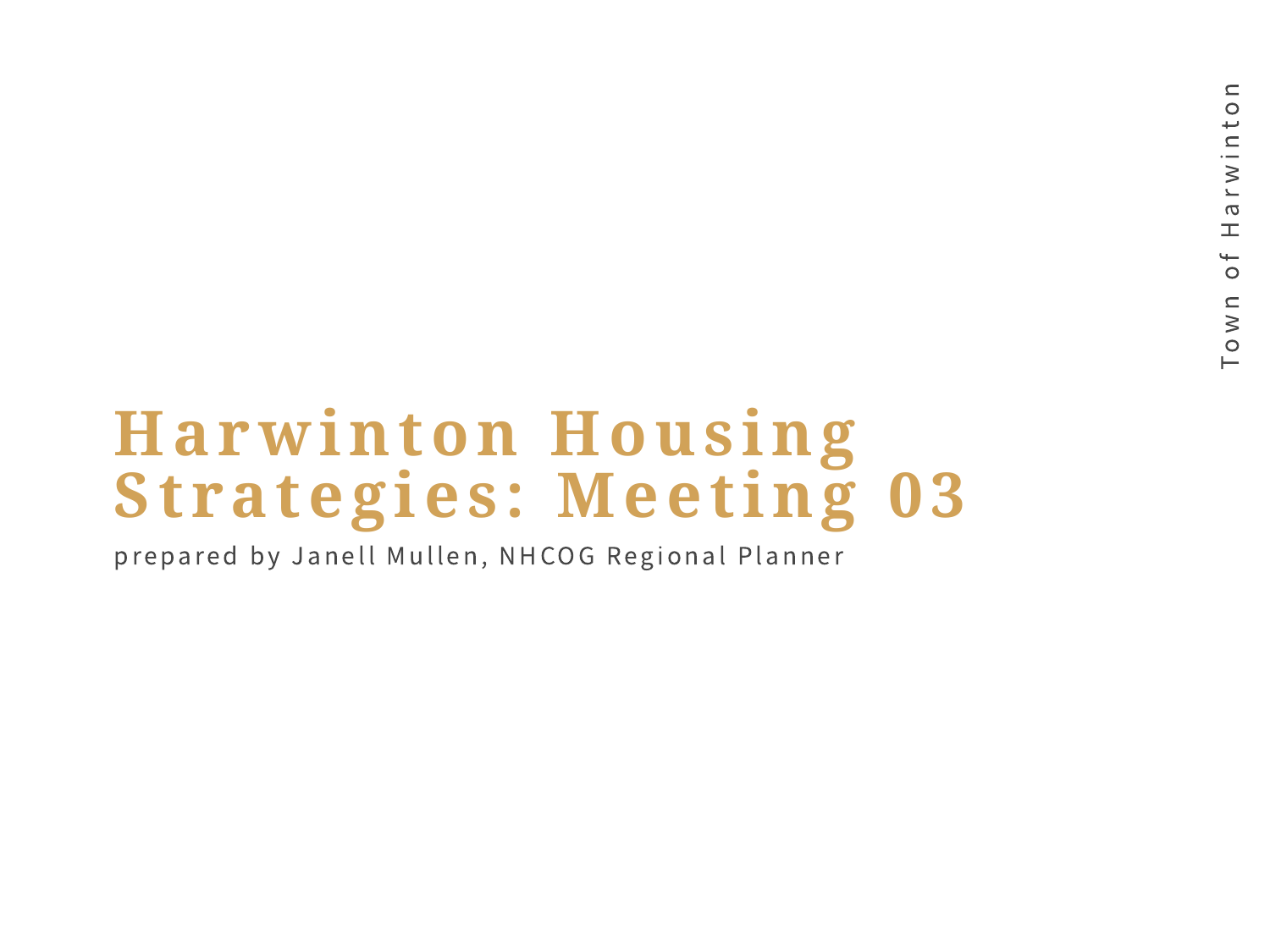## **Meeting 03: Overview**

**Community Values Statement:** What are our core town values?

**History of Affordable Housing**: Lay-out existing conditions

**Housing Needs Assessment**: Develop plan principles, goals, and actions

**Housing Plan Strategies:** Evaluate local land use and zoning to identify barriers to affordable housing development (sanitary systems, terrain- rocky, hilly, natural resources & conservation)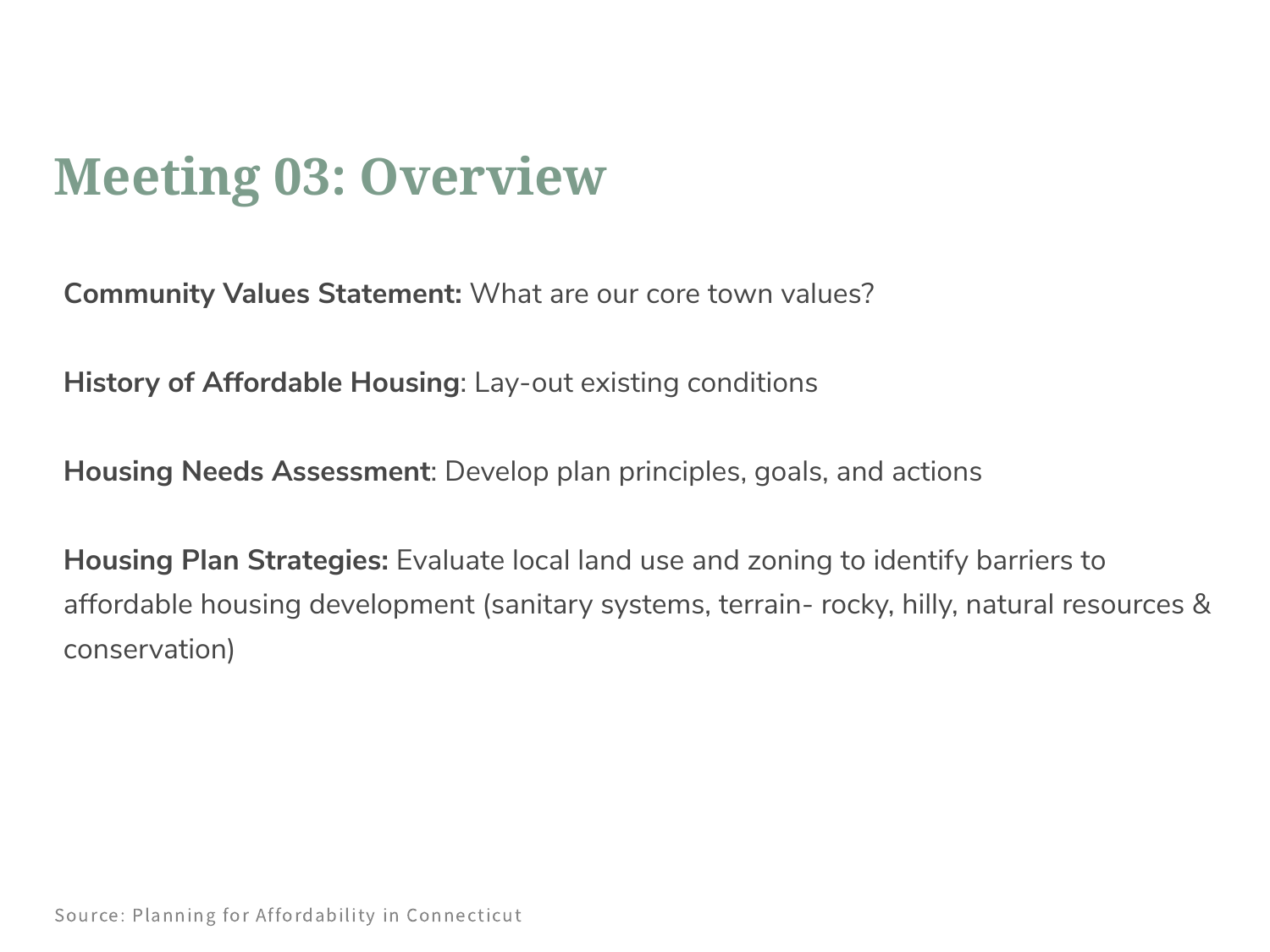#### **Community Values Statement**

What are Harwinton's citizens core values? How *Can include things like ??*

- *Equity*
- *Opportunity*
- *Health & Well-being*
- *Sustainability*
- *Inclusivity*  $\bullet$
- *Prosperity*

The Harwinton Plan of Conservation and Development highlights the following goals:

- Protect the natural environment:
- Maintain the rural character;  $\bullet$
- Make it an even better place to live (transportation);
- Improve "municipal housekeeping"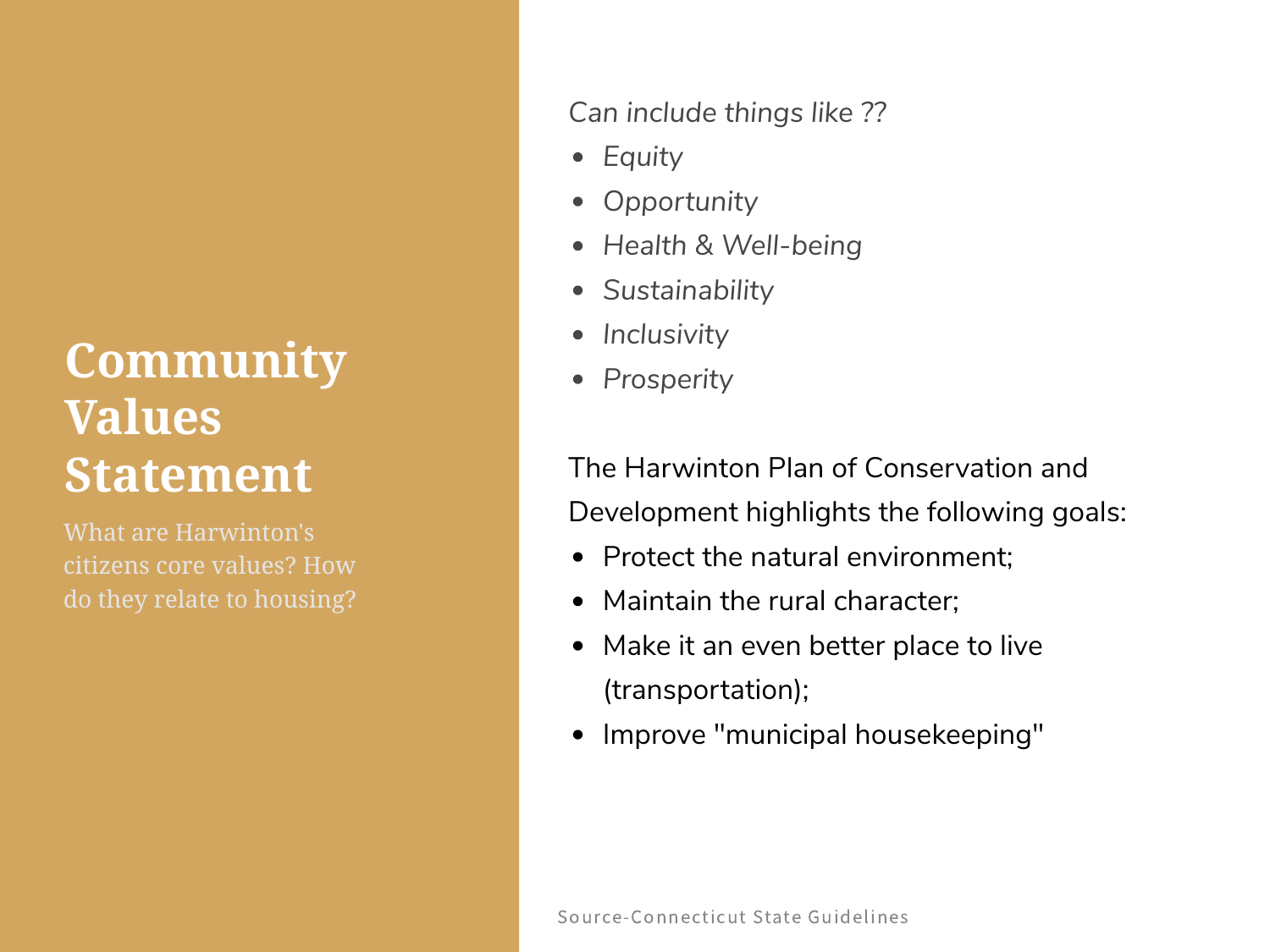## **Existing Affordable Housing**

#### Assisted Housing Units



- CHFA/USDA Mortgages (55.93%) Governmentally Assisted Units (37.29%) Tenant Rental Assistance (6.78%)
- Harwinton currently has **59 affordable units**, or 2.59% of its housing stock qualify as Affordable
- The average percentage of affordable units in Litchfield County is 5.7%.
- *What percentage should we try to achieve with this 5 year plan?*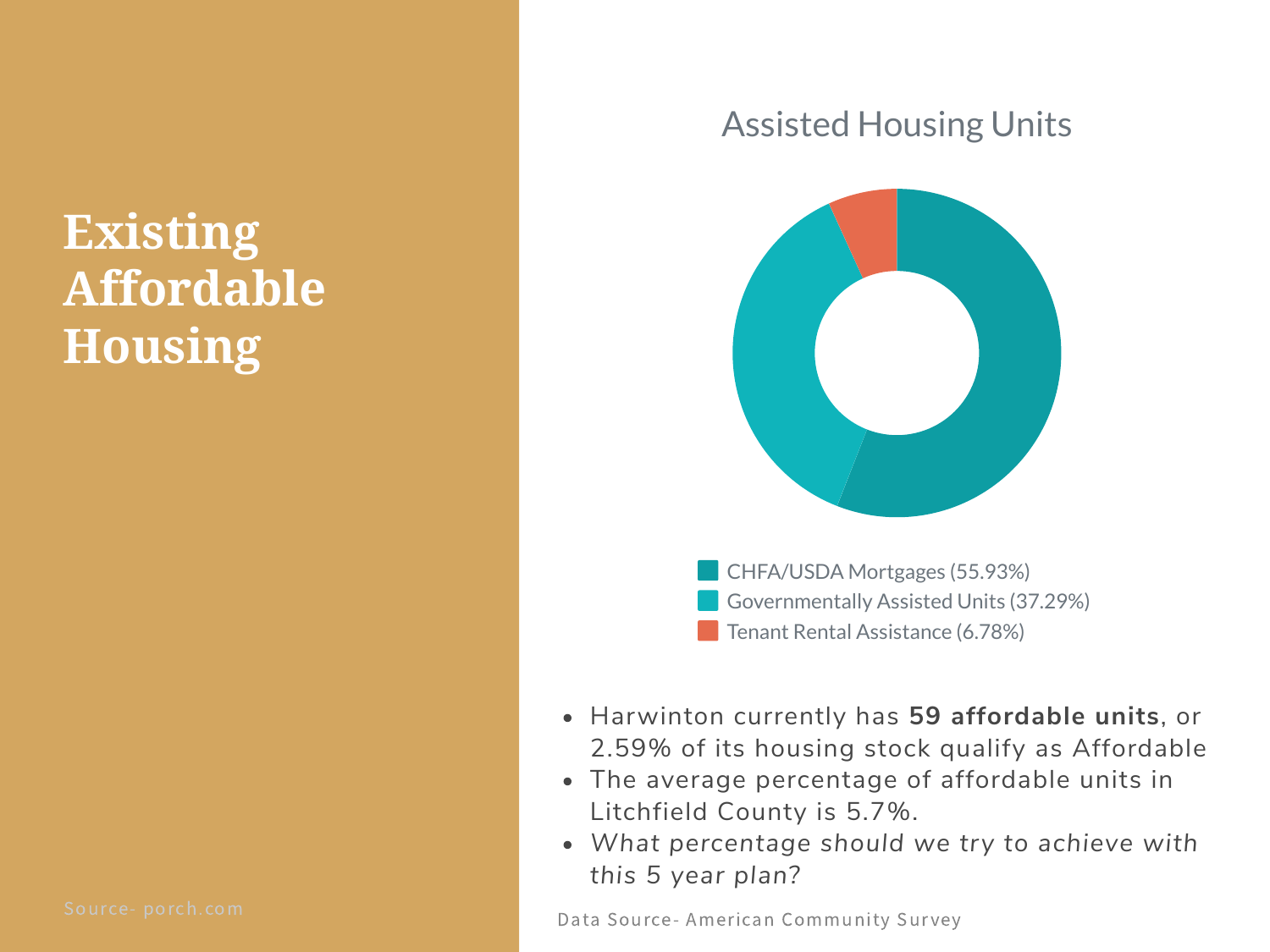## **Housing** Needs Assessment

Based on our data review, information from the Plan of Conservation &

## **1. RENTAL HOUSING**

## **2. HOME OWNERSHIP OPPORTUNITIES**

# **3. SENIOR HOUSING**

How do we increase our supply of the housing type that we need?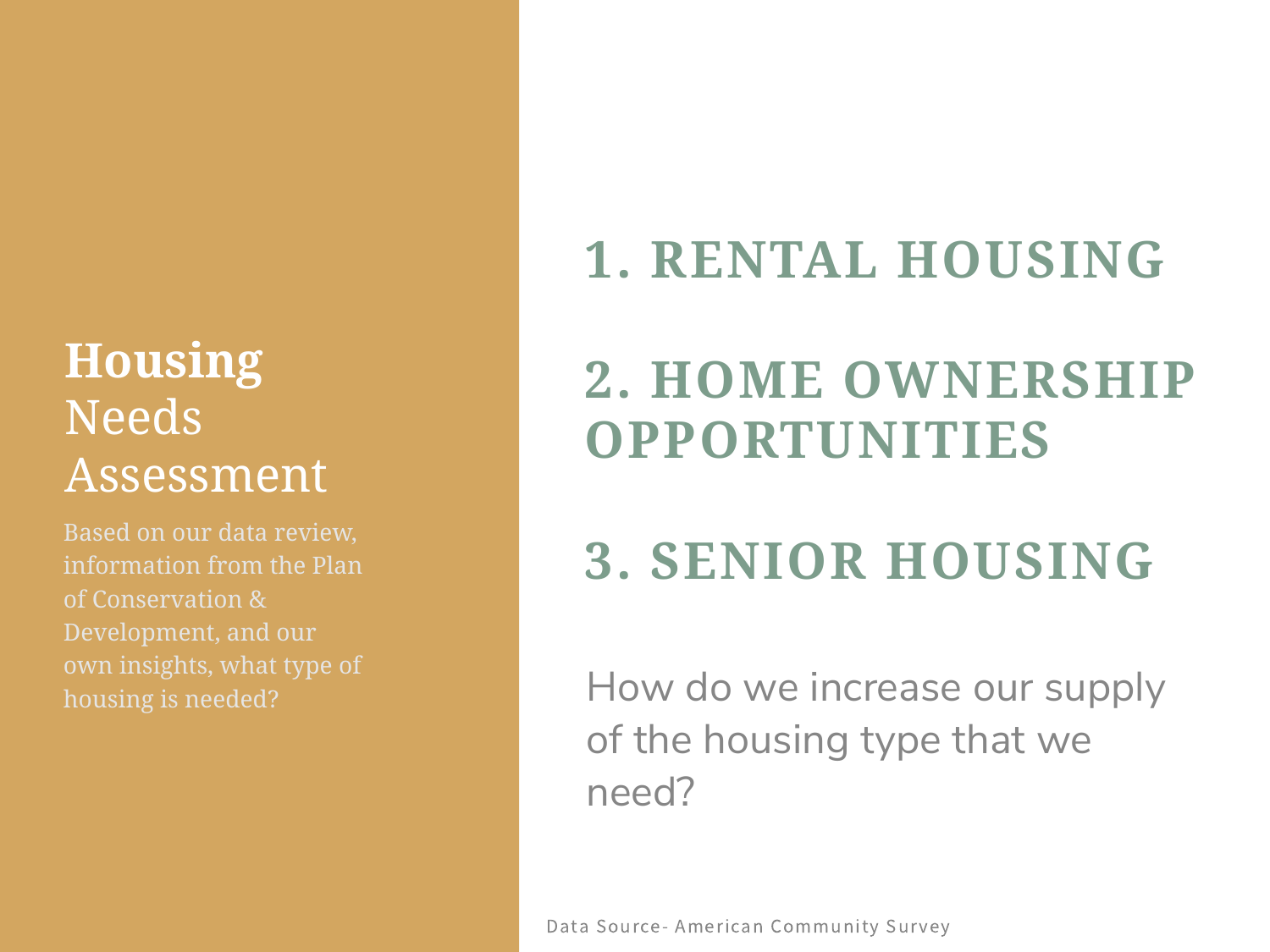## **Housing Plan Strategies**

regulations in Harwinton provide for the following; how can we increase and around housing?

Current Harwinton Zoning Regulations involving housing:

**Multi-family development**: allowable use via Zone Change and Special Permit *Are there areas best suited for MFD?*

**Elderly housing:** allowable with Special Permit

*Is there an area best suited for senior housing? eg near Town Hall complex?*

**Accessory Dwelling Units***:* allowed in business building, allowed in residential zones with Special Permit